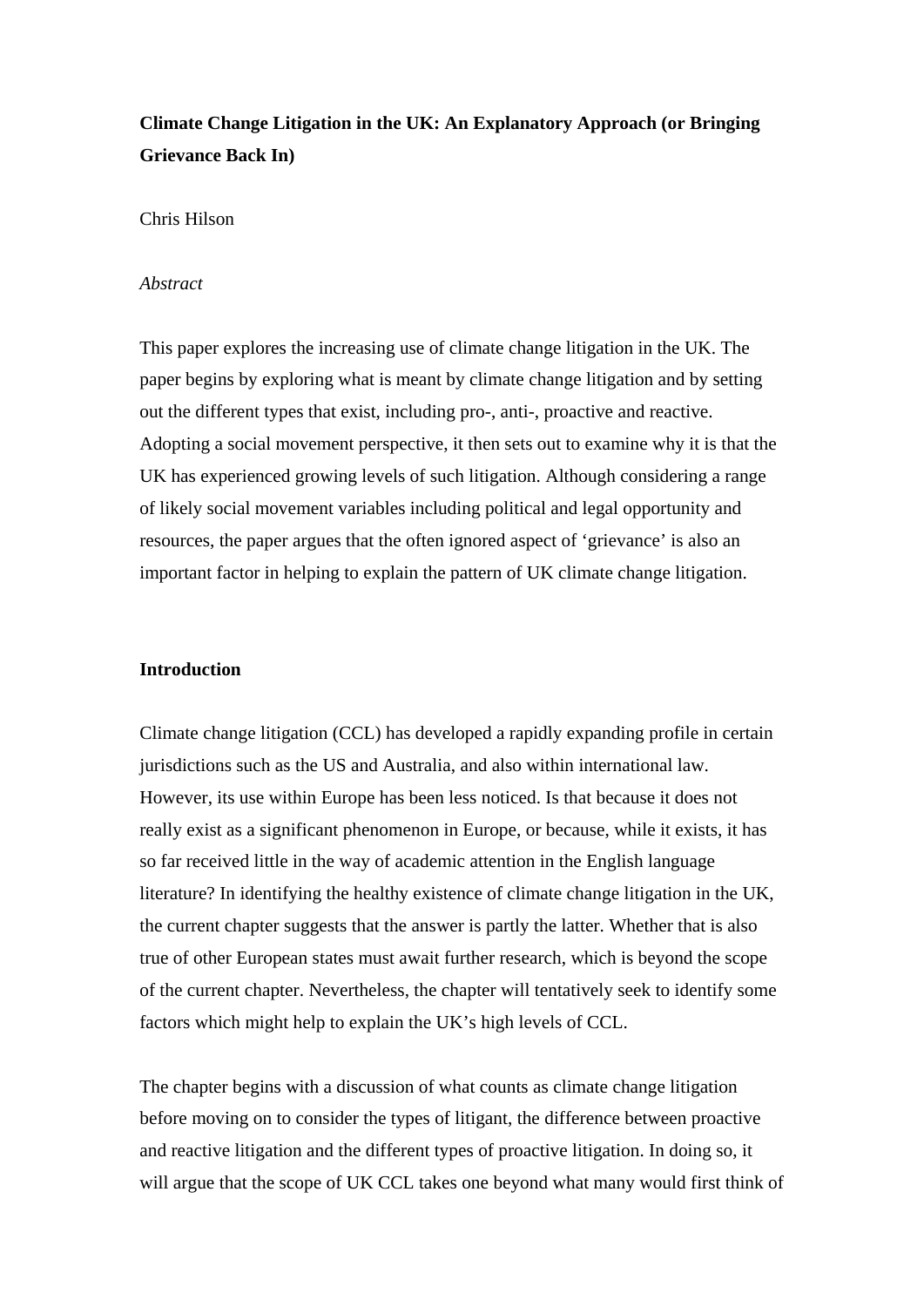when contemplating such litigation: for many people, CCL will conjure up images of judicial review or perhaps tortious claims brought by the environmentalist pro-climate change movement; however, UK experience of CCL reveals not just claims of this nature, but also, for example, judicial review challenges brought by industry and the climate change denial movement and, more uniquely perhaps, instances of reactive litigation where those in the climate change movement are prosecuted for direct action-style protesting and end up as defendants rather than claimants.

The chapter then moves on to consider some of the factors which might help to explain the UK's significant levels of CCL. In doing so, it draws on the literature relating to law and social movements and argues that 'grievance', which has received little attention in that literature, is a key factor in the context of CCL.

# **What is Climate Change Litigation?**

1

For the purposes of the current chapter, climate change *litigation* is taken to involve legal action which is brought before the courts (though not necessarily, as will be seen below, to the stage of a final hearing), whether civil or criminal. This means, for example, that complaints made in October 2009 to the UK Advertising Standards Authority (ASA) about a Department of Energy and Climate Change (DECC) television advertisement's claims that climate change is man-made $1 -$  many of which appear to have been made by the climate change denial counter-movement – will not be included within the scope of the chapter (despite the quasi-judicial nature of the ASA).

However, while it may be relatively straightforward to decide what counts as litigation, it is more difficult to decide what counts as *climate change* litigation. The reason for this is because climate change is the consequence of billions of everyday human actions, personal, commercial and industrial. To that extent, virtually all litigation could be conceived of as CCL: after all, even the average contract dispute is likely to have a carbon implication somewhere within it if ones looks hard enough.

<sup>&</sup>lt;sup>1</sup> http://www.guardian.co.uk/media/2009/oct/21/climate-change-advertising-standards.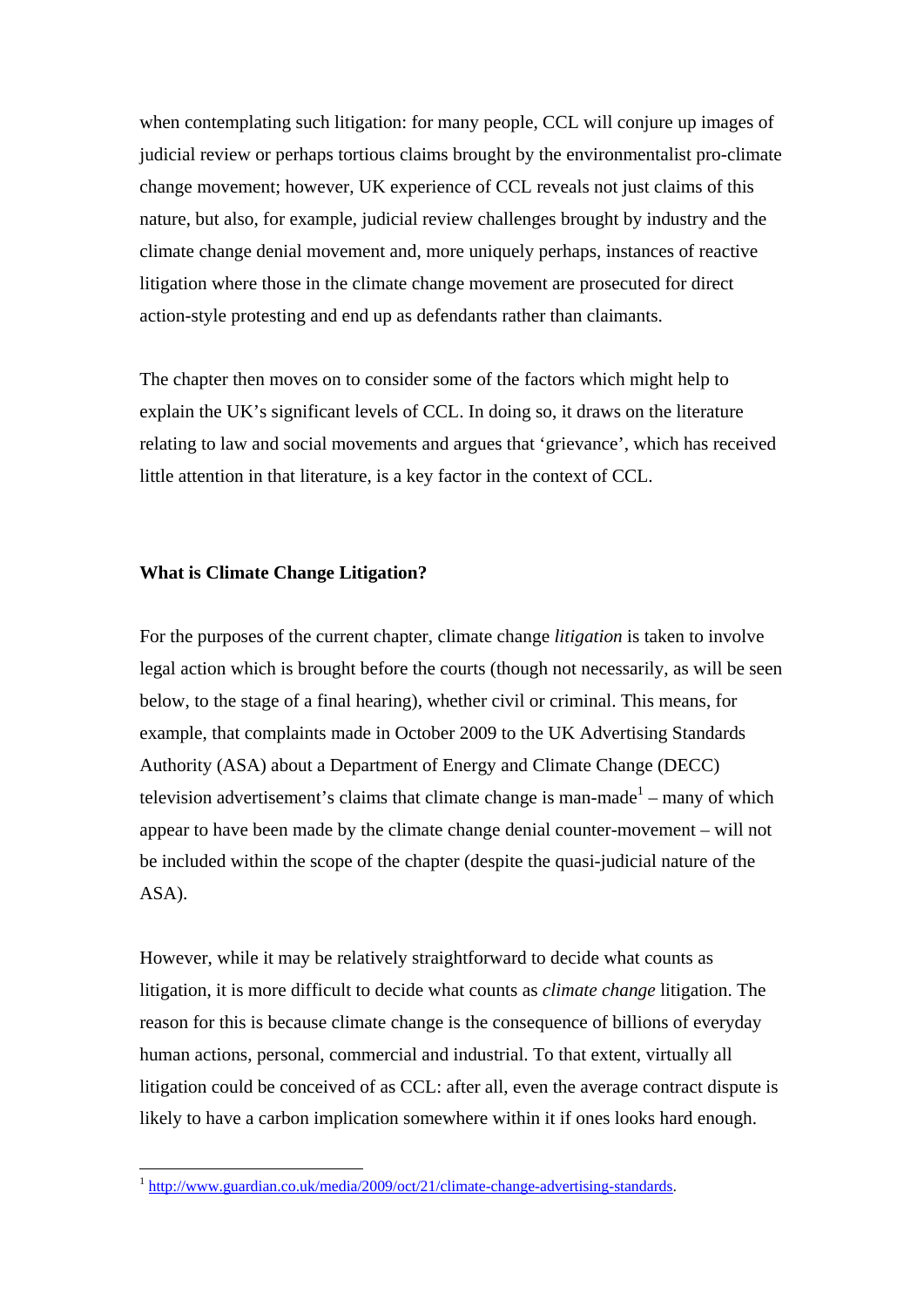However, that would of course make the identification and study of CCL extremely difficult: for that reason, CCL is taken in this chapter as requiring some sort of deliberate framing in climate change terms. In other words, litigation will amount to CCL if a climate change argument is explicitly presented as part of the claimant's or defendant's case. This climate change framing of claims is a relatively new phenomenon: in previous times, many of the legal challenges involving, for example opencast coal mines or airports would have been centred on other environmental impacts of these activities such as habitat loss and noise; climate change has thus provided another key weapon in the activist's legal armoury, with a failure to take account of greenhouse gas emissions (in particular CO2) constituting a new basis for judicial review.

Next, it is worth noting that, to count potentially as CCL, the necessary climate change framing need not necessarily appear on the face of the parties' submissions or indeed in the final judgment of the court. In the UK, there are examples of cases where one finds little or no evidence of greenhouse gases or climate change in the official reports, but where environmental NGOs have made capital of the climate change implications of the case in accompanying press releases.<sup>2</sup>

In addition, not all examples of UK CCL proceed as far as a final court ruling: in a number of instances, litigation proceedings have been commenced but have been settled before they reach the stage of a full judicial hearing and judgment. Methodologically, this of course makes such cases quite hard to track (even more so that those mentioned in the previous paragraph) as they do not generally appear in official law reports or legal databases. One is, instead, dependent on press searches or NGO contacts to unearth such examples. Several cases are worth mentioning in this respect. First, there is *R (Porsche Cars Great Britain) v Mayor of London* (2008),<sup>3</sup> which involved Porsche bringing judicial review proceedings against the Mayor of

<sup>2</sup> See eg *R (Lewes District Friends of the Earth) v East Sussex CC* [2008] EWHC 1981 (Admin); [2009] Env LR 11. For the press release, see

http://www.foe.co.uk/resource/press\_releases/newhaven\_incinerator\_15072008.html. Last visited 29 January 2010. Although the case itself contains very little if anything on greenhouse gas emissions or climate change, the surrounding publicity material draws explicit attention to a preference for recycling over incineration, in part on climate change grounds. See also the Friends of the Earth fuel poverty case, below nn 16-17.

<sup>&</sup>lt;sup>3</sup> See http://www.porschejudicialreview.co.uk/.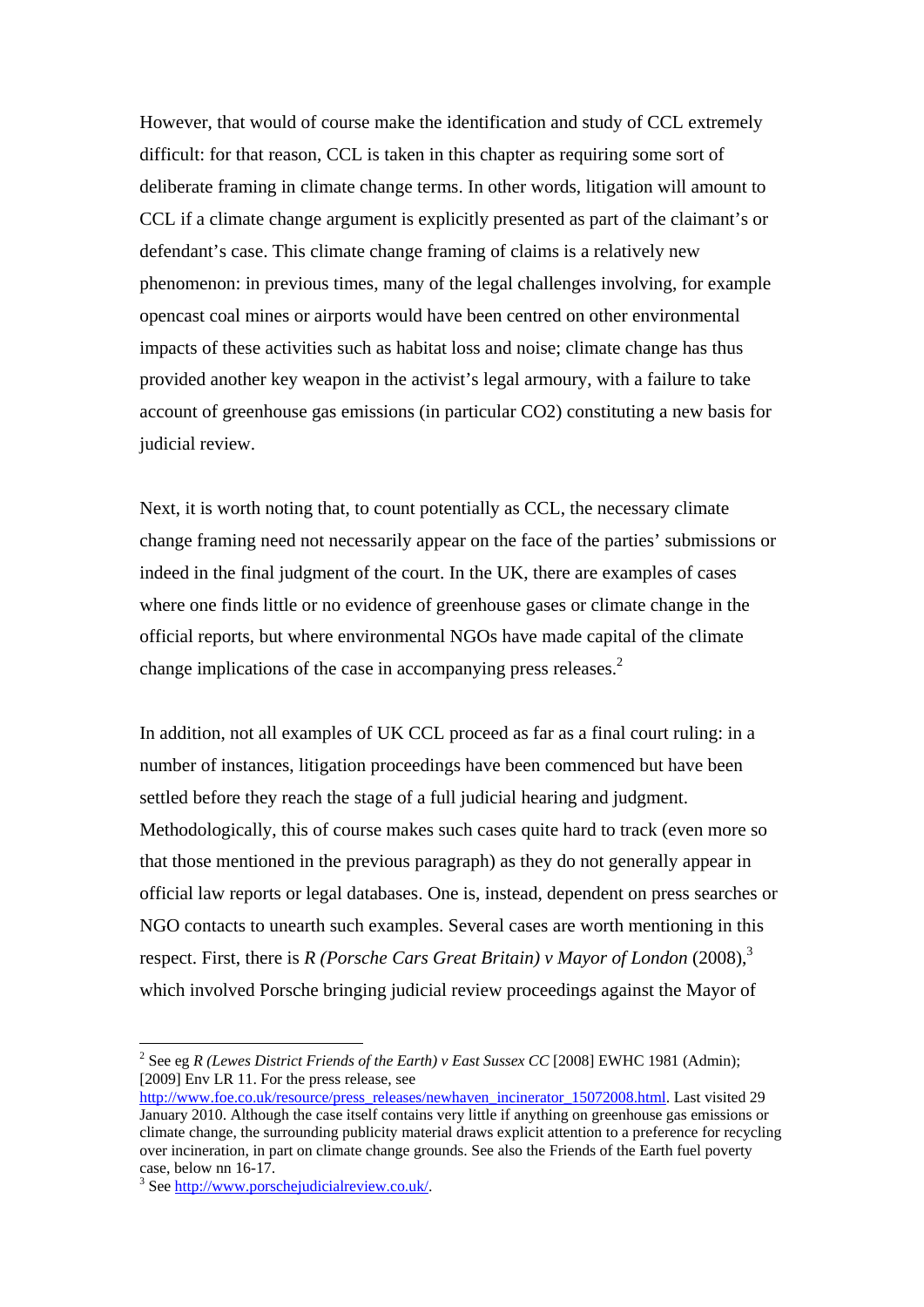London, challenging his plans to change the London congestion charge to an emissions-based scheme which would hit drivers of powerful cars like Porsches particularly hard. Porsche argued that the proposed climate change basis for the new charging scheme would actually increase CO2 emissions (through encouraging drivers to drive greater distances to avoid the fee). Eventually, the new scheme was dropped and the case settled because of a change in Mayor from Labour's Ken Livingstone to Conservative Boris Johnson, who had campaigned against the proposed scheme during the Mayoral election.

Next, there have been two judicial review challenges to incinerators which have relied, in part, on climate change arguments.<sup>4</sup> The first of these,  $R(Day)$  v *Environment Agency* (2007), involved a challenge to the Environment Agency's grant of a pollution permit to an incinerator in Newhaven, Sussex, on the grounds that the Agency had failed properly to assess CO2 emissions from the plant. This case was settled, with the Agency effectively conceding that there had been such a failure.<sup>5</sup> The second, *R* (*HOTI) v Environment Agency* (2008), involved a very similar climate change challenge to an incinerator in Hull and was, again, settled by the Agency.<sup>6</sup>

### **Who is Bringing Cases?**

1

Before discussing types of litigant – both claimant and defendant – it is first necessary to distinguish briefly between types of climate change litigation in the shape of proactive versus reactive versions.<sup>7</sup> Proactive litigation involves civil proceedings  $$ whether judicial review (public law) or tort-based (private law) – which, as we shall see, may be brought by a range of different litigants. Reactive litigation, in contrast, involves criminal proceedings brought by the Crown against climate change activists involved in allegedly unlawful direct action.

<sup>&</sup>lt;sup>4</sup> I am grateful to Phil Michaels of Friends of the Earth for bringing these cases to my attention. <sup>5</sup> See the press report of the case, 'Incinerator Pollution Permit Withdrawn', *Sussex Express*, 6 December 2007.

<sup>&</sup>lt;sup>6</sup> For details, see <u>http://www.39essex.co.uk/resources/cases.php?id=1382</u>, last visited 10 July 2010. C Harlow and R Rawlings, *Pressure Through Law* (Routledge, London 1992) 162; L Vanhala, 'Antidiscrimination Policy Actors and their use of Litigation Strategies: The Influence of Identity Politics' (2009) 16 Joournal of European Public Policy 738, 741; C Hilson, 'Framing the Local and the Global in the Anti-Nuclear Movement: Law and the Politics of Place' (2009) 36 Journal of Law & Society 94, 100.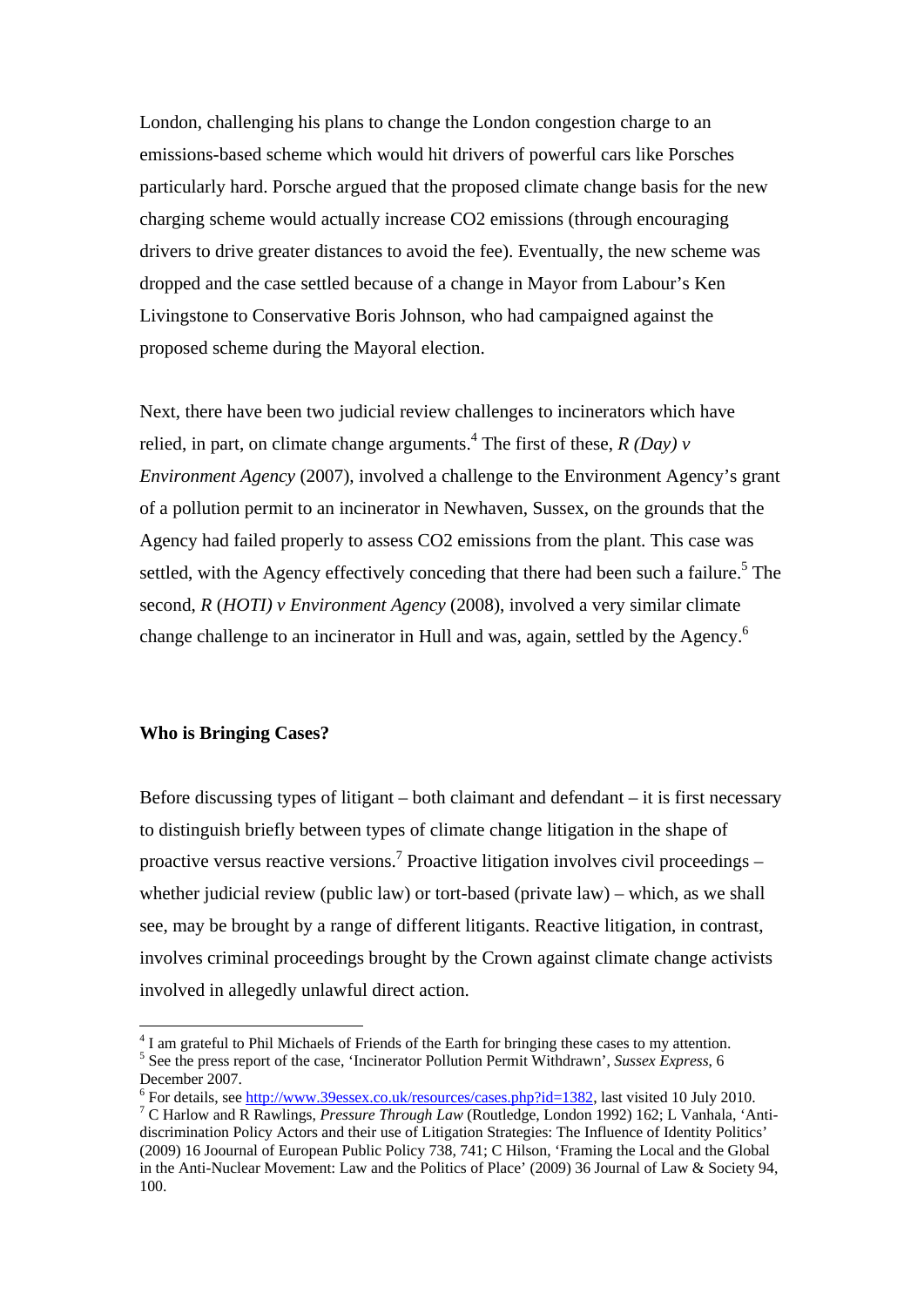Further consideration of reactive litigation will be left to a later section. However, suffice it to say here that, as noted above, such cases are brought by the Crown, with activists as the defendants. With proactive litigation, although examples of tort-based actions abound in the US (none of which, so far, have been successful), the UK has only seen judicial review (or equivalent<sup>8</sup>) type challenges and also a contractual, employment law action. In discussing these, it is important to distinguish anti-climate change claimants from pro-climate change claimants.

## *Proactive Anti-Climate Change Cases*

Anti-climate change claimants in the UK have, so far, fallen into three categories. First, there have been actions brought by the UK state or public authorities. The UK's successful challenge to the Commission's rejection of its request to amend its national allocation plan (NAP) under the EU Emissions Trading Scheme (ETS) is one of a number of such cases brought by EU Member States against the Commission.<sup>9</sup> There is also a case in which two local authorities – Derbyshire Dales District Council and the Peak District National Park Authority – unsuccessfully contested the grant of planning permission to a climate friendly wind farm in the Peak District National Park, inter alia on the grounds that the planning inspector had unlawfully determined an individual planning application by reference to strategic regional targets on renewable energy.10

Second, there are cases brought by industry, which typically seek to challenge new climate change regulation which will affect its economic interests. The Porsche judicial review mentioned above provides one example of such a case. Another is *R (Air Transport Association of America, Inc and Others) v Secretary of State for Energy and Climate Change*,<sup>11</sup> in which the Air Transport Association of America

1

 Case T-178/05 *United Kingdom v Commission* [2005] ECR II-4807. See also eg Case T-183/07, *Poland v Commission*, 23 September 2009, nyr; and see further N Singh Ghaleigh, 'Emissions Trading Before the European Court of Justice: Market Making in Luxembourg' in D Freestone & C Streck (eds), Legal Aspects of Carbon Trading: Kvoto, Copenhagen and Bevond (OUP, Oxford 2009). <sup>10</sup> Derbyshire Dales DC v Secretary of State for Communities and Local Government [2009] EWHC 1729 (Admin); [2010] 1 P & CR 19. The judge, Carnwath LJ, upheld the inspector's approach on the basis that it would be odd for individual planning decisions not to have regard to regional policies. <sup>11</sup> [2010] EWHC 1554 (Admin).

<sup>&</sup>lt;sup>8</sup> Eg statutory appeal – see *Barbone*, below n 24.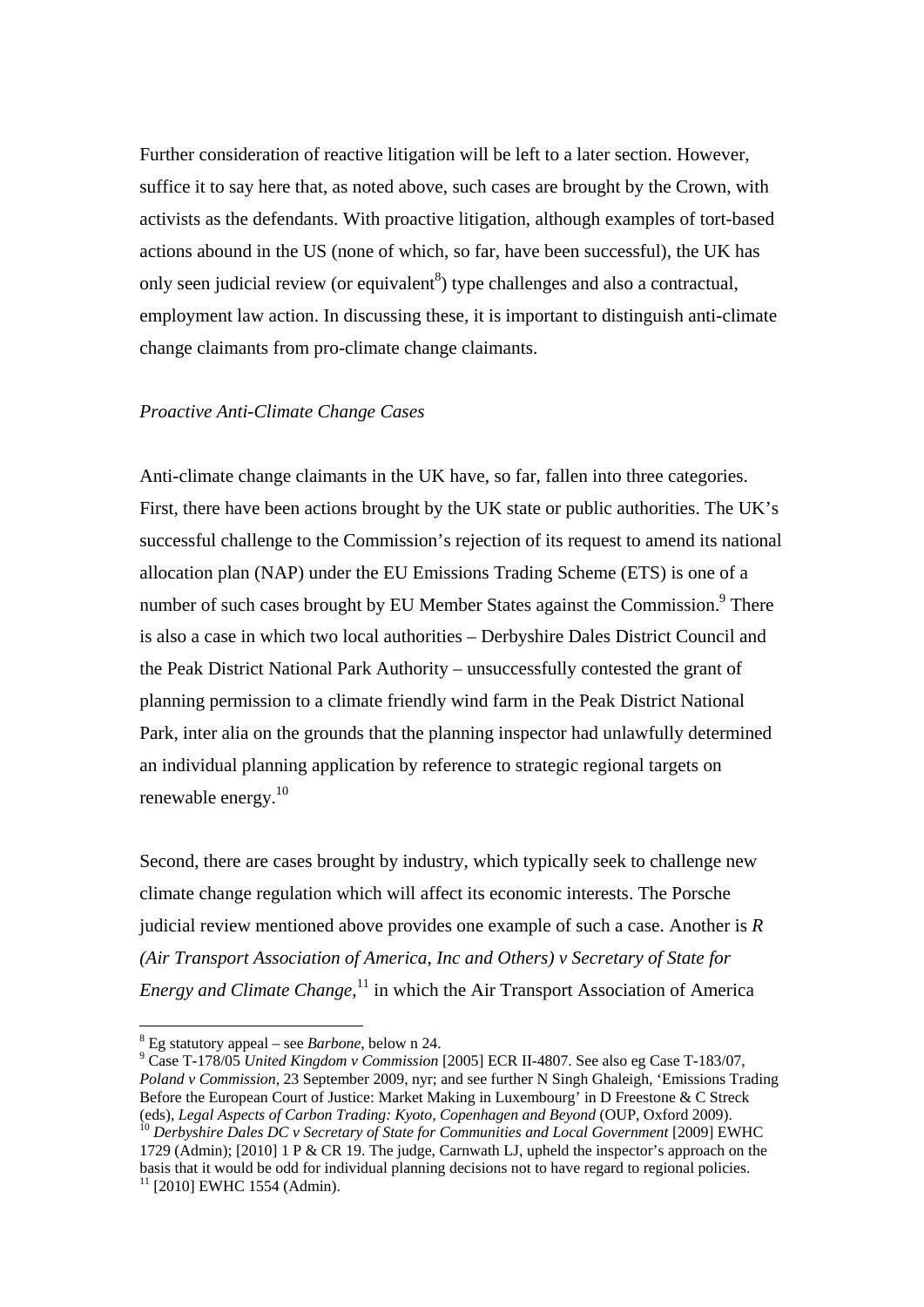(ATA) and a number of US airlines sought judicial review of the UK Aviation Greenhouse Gas Emissions Trading Scheme Regulations  $2009^{12}$  and, underlying these, to challenge Directive  $2008/101/EC^{13}$  which will bring aviation within the scope of the EU ETS by 2012. From that date, emissions from all flights arriving at and departing from EU airports will be included within the ETS regime. Because the case involves a challenge to the validity of the EU Directive, a reference will be made by the English High Court to the Court of Justice of the European Union (CJEU).

And finally, in relation to 'anti' cases, there are those brought by the climate change denial movement who are sceptical, in particular about the science behind climate change. Unlike the industry cases, these cases are not premised on economic interests surrounding climate change regulation, but rather involve an ideological antipathy to such regulation and/or the science underlying it. There is, currently, only one significant case falling into this category – *Dimmock v Secretary of State for Children,*  Schools and Families.<sup>14</sup> Stuart Dimmock, a lorry driver, parent and school governor brought judicial review proceedings, arguing that sections 406-7 of the Education Act 1996 had been breached because of a lack of political neutrality in showing the Al Gore film, *An Inconvenient Truth*, in UK schools. Although Al Gore failed to get the showing of the film stopped altogether, he was partially successful insofar as the High Court ruled that there had to be guidance accompanying the film to compensate for those aspects of it where Gore had moved beyond the views of the majority science on climate change.

#### *Proactive Pro-Climate Change Cases*

With pro-climate change litigation, cases in the UK have been brought by individuals, NGOs and also by local authorities. Beginning with individuals, in *Grainger Plc v Nicholson*, 15 the claimant, Tim Nicolson, brought proceedings in the employment tribunal following dismissal by his employer, claiming discrimination under the Employment Equality (Religion or Belief) Regulations 2003.16 The regulations

<sup>&</sup>lt;sup>12</sup> SI 2009/2301.

 $13$  [2009] OJ L8/3.

<sup>14 [2007]</sup> EWHC 2288 (Admin); [2008] 1 All ER 367.

<sup>&</sup>lt;sup>15</sup> [2010] 2 All ER 253.

 $16$  SI 2003/1660.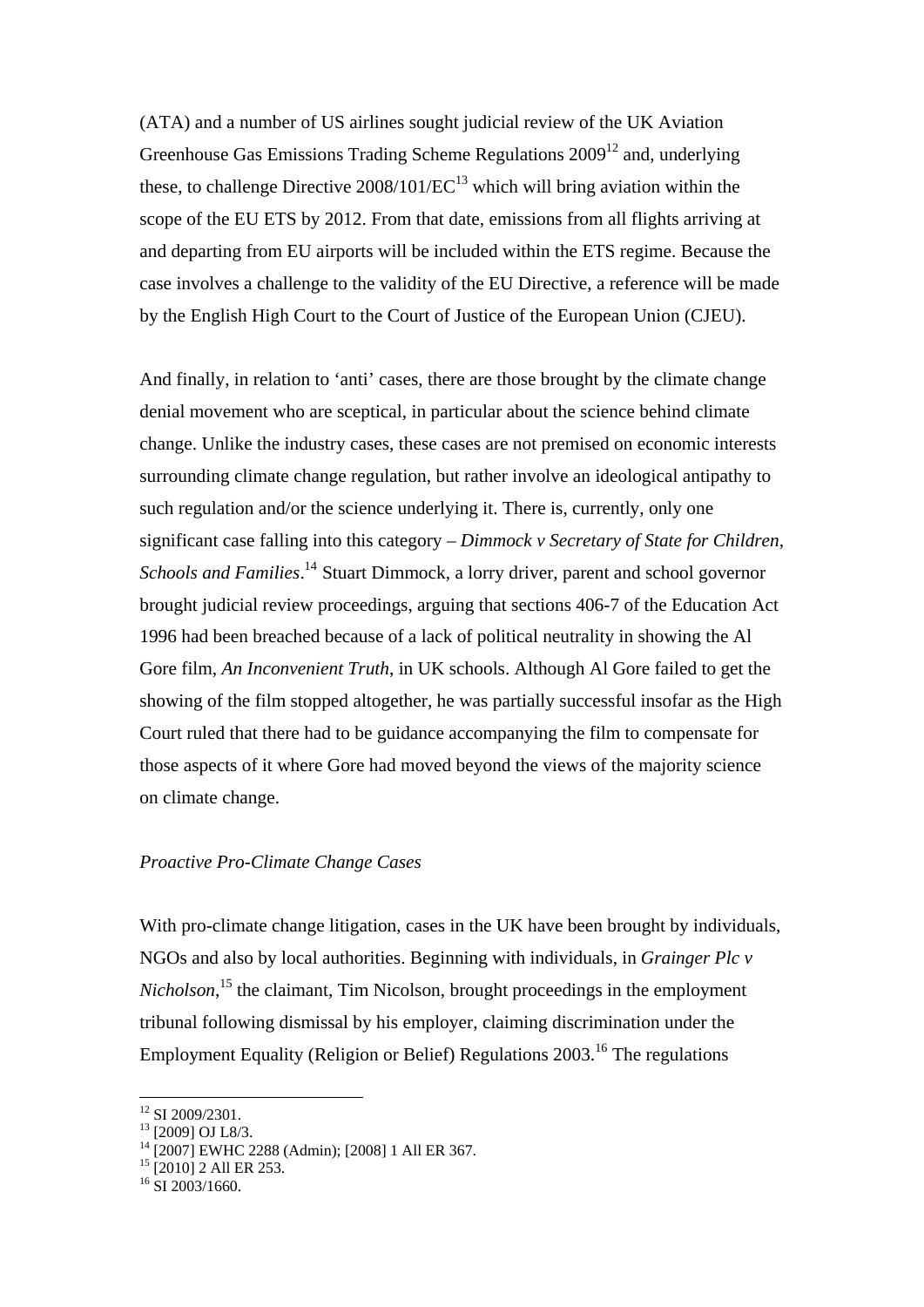prohibit discrimination on the grounds of religion or belief, with belief defined as 'any religious or philosophical belief.' The preliminary question for the tribunal was whether a strong belief in anthropogenic climate change reinforced by what one might call 'observant' behaviour,<sup>17</sup> could amount to a philosophical belief for the purpose of the regulations. The employment judge found for the claimant and this decision was upheld by the Employment Appeal Tribunal: a belief in man-made climate change was indeed capable of constituting a philosophical belief for the purposes of the regulations.

*R (Littlewoood) v Bassetlaw DC*18 is another case brought by an individual – here, a judicial review challenge brought by a local resident to the grant of planning permission for a pre-cast concrete manufacturing facility. One of the grounds of challenge was that the environment statement had failed to consider the climate change impacts of the concrete works. However, the application failed, with the judge holding that the absence of consideration of climate change in the statement did not make the statement so deficient that it could not be described as a statement. He also stated that because of the last-minute raising of the matter by the claimant, even if wrong on the deficiency of the statement, he would, in any event, have used his discretion to refuse relief. Although both lines of reasoning were confirmed by the Court of Appeal in refusing leave to appeal, $19$  the case must be placed in its context and should not be regarded as authority for allowing climate change impacts to be ignored in current environmental statements within the Environmental Impact process. That context is that, at the time the planning decision was made, there was little in the way of specific planning guidance requiring climate change to be considered, and also that no full representations on climate change had been made to the Council prior to it making its decision. Today, not only is planning guidance on

 $17$  Akin to religious observance, practice or 'manifesting' one's religion (as opposed to mere belief). The claimant's witness statement was as follows: 'I have a strongly held philosophical belief about climate change and the environment. I believe we must urgently cut carbon emissions to avoid catastrophic climate change. It is not merely an opinion but a philosophical belief which affects how I live my life including my choice of home, how I travel, what I buy, what I eat and drink, what I do with my waste and my hopes and my fears. For example, I no longer travel by airplane, I have ecorenovated my home, I try to buy local produce, I have reduced my consumption of meat, I compost my food waste, I encourage others to reduce their carbon emissions and I fear very much for the future of the human race, given the failure to reduce carbon emissions on a global scale.' 18 [2008] EWHC 1812 (Admin); [2009] Env LR 21.

<sup>&</sup>lt;sup>19</sup> [2008] EWCA Civ 1611.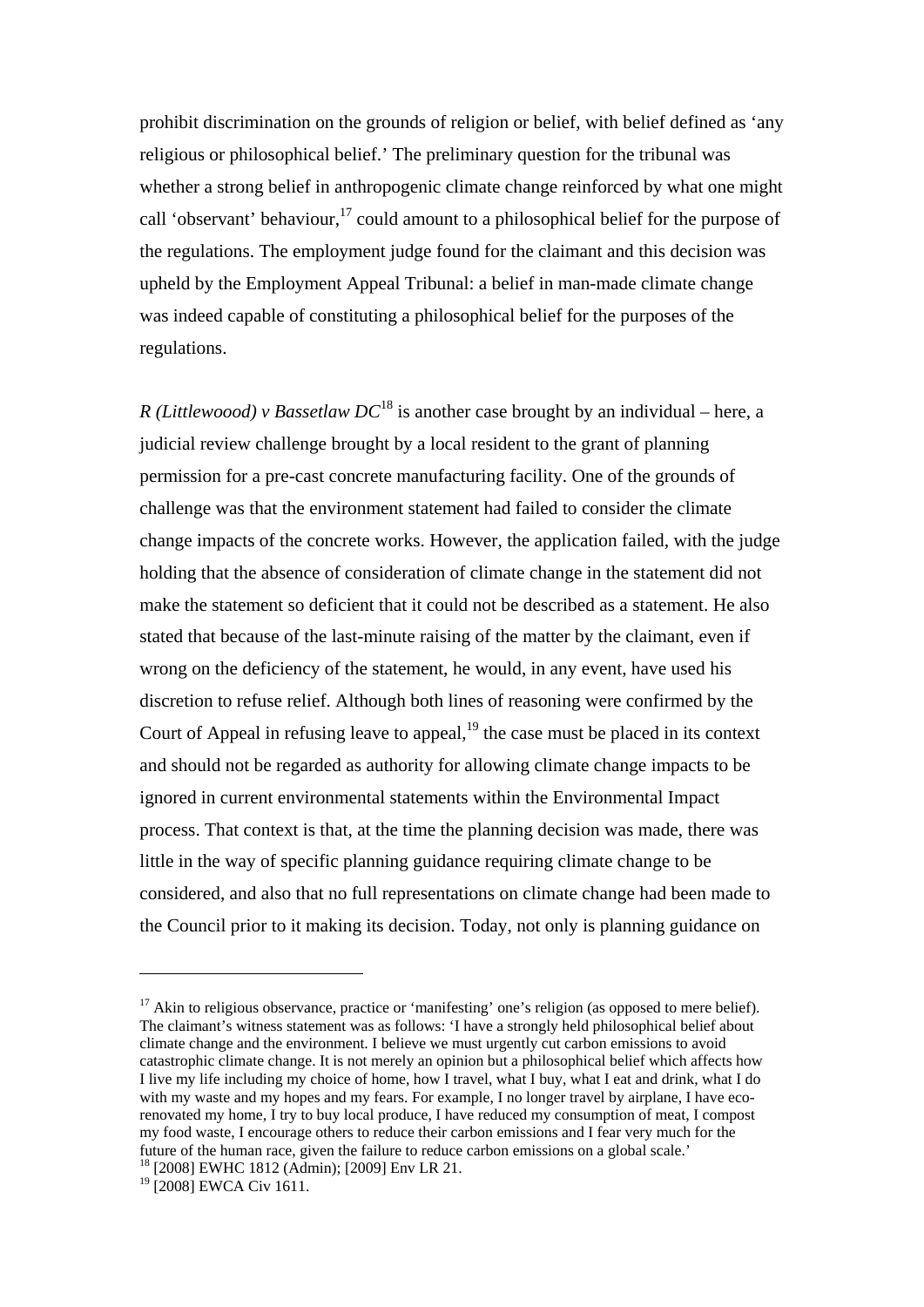climate change more developed, but also it is increasingly hard to conceive of cases where objectors to energy-intensive developments such as concrete works will not bring forward timely climate change arguments in the planning process.

With NGO cases (including those brought by individuals closely associated with pressure or campaign groups), it is difficult to discern a distinct pattern among the increasing number of climate change challenges being brought. There have been judicial review proceedings brought by Friends of the Earth (FoE) and Help the Aged in relation to Government action on fuel poverty, with its failures on energy efficiency providing the (extra-judicial)<sup>20</sup> link with climate change.<sup>21</sup> There has also been a challenge brought by the World Development Movement, PLATFORM and People & Planet against the UK Treasury for allowing the bailed-out and thus part publicly owned Royal Bank of Scotland to invest in climate unfriendly projects in breach of Government policy requiring the consideration of climate change impacts.<sup>22</sup> However, in October 2009, Sales J refused permission to bring judicial review proceedings in this case.23

However, most of the cases so far have involved either incineration or airports. It is also worth noting that, with both of these types of case, NGOs have often been joined by local authorities. Indeed, there has been little, if any, pro CCL in which local authorities have acted alone as claimants.

There has been a number of cases challenging incineration. Two of these were mentioned above when discussing settled cases<sup>24</sup> – one involving a climate-based challenge to the grant of a pollution permit to the Newhaven incinerator brought by

 $20$  There is very little in either the High Court or Court of Appeal judgments about climate change, greenhouse gas emissions or global warming. However, FoE press releases relating to the case reveal the climate change aspect to the proceedings, pointing to Government failures on energy efficiency (http://www.foe.co.uk/resource/press\_releases/fuelpoverty\_courtcase\_06102008.html).<br><sup>21</sup> *R (Friends of the Earth and Others) v Secretary of State for Energy and Climate Change* [2009]

EWCA Civ 810; [2010] PTSR 635. The High Court judgment is reported as *R (Friends of the Earth, Help the Aged) v Secretary of State for Business Enterprise and Regulatory Reform, Secretary of State for Environment, Food and Rural Affairs* [2008] EWHC 2518 (Admin); [2009] Env LR D6.

<sup>&</sup>lt;sup>22</sup> http://peopleandplanet.org/ditchdirtydevelopment/legalchallenge.<br><sup>23</sup> R (People & Planet) v HM Treasury [2009] EWHC 3020 (Admin);

http://peopleandplanet.org/ditchdirtydevelopment/legalchallenge/legaldocuments. 24 (nn 5-6).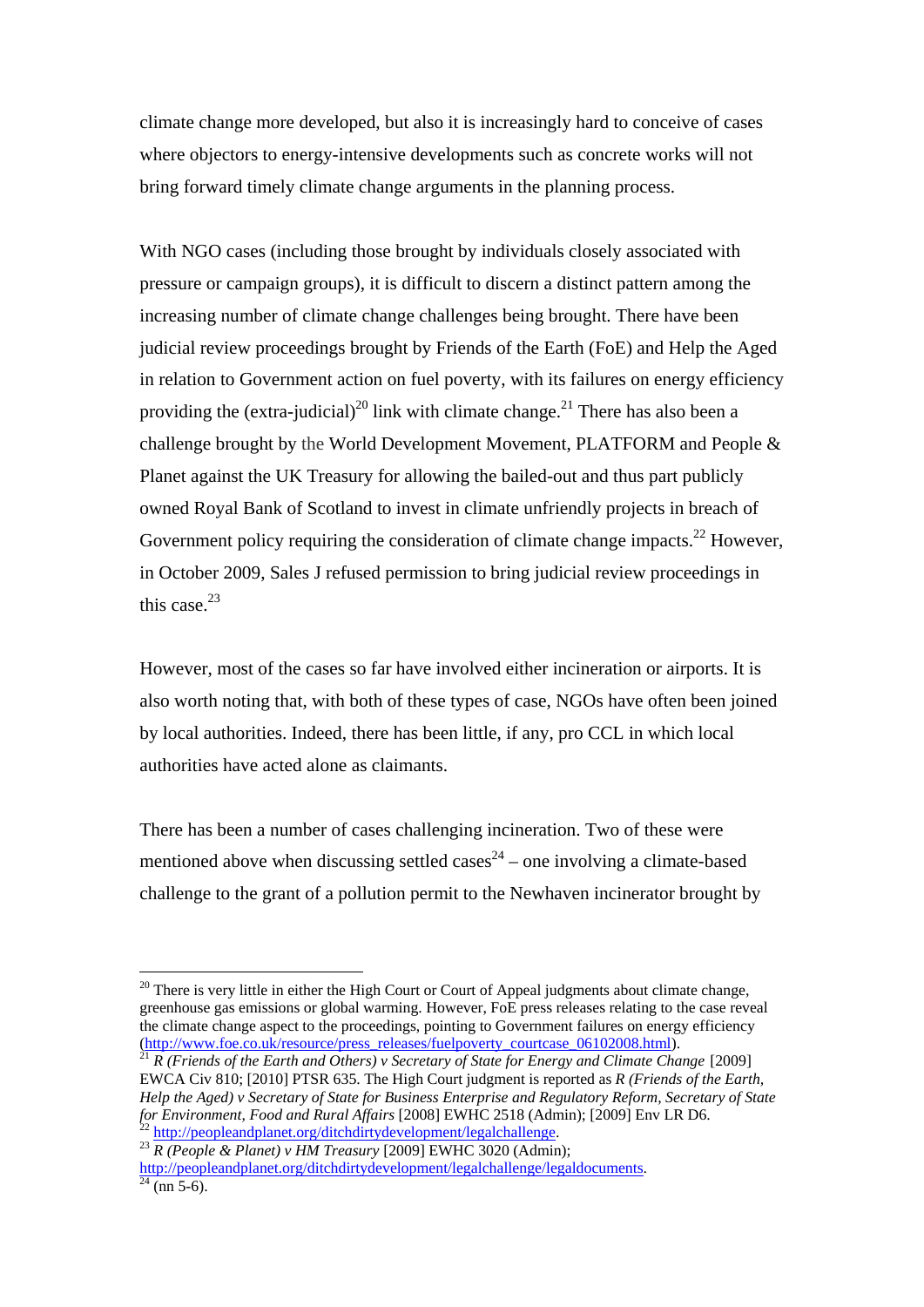Nicola Day, a local resident and campaigner for  $DOVE^{25}$  2000 Ltd, a local pressure group; and the other involving a similar challenge to an incinerator in Hull brought by the local campaign group HOTI (Hull and Holderness Opposing the Incinerator).<sup>26</sup> The Newhaven incinerator also attracted a further judicial review action.<sup>27</sup> This was brought by DOVE 2000 Ltd, Newhaven Town council and the Lewes branch of Friends of the Earth against East Sussex County Council's grant of planning permission on the grounds that it should not have been granted while the Environment Agency's pollution permit had been withdrawn and was under reconsideration. However, permission to proceed with judicial review was denied by Sullivan J (as he then was), on the basis that, inter alia, a pollution permit could not be regarded as a pre-condition to a grant of planning permission in this situation.

A number of challenges has also related to airport expansion. Judicial review claims or statutory appeals have been brought in relation to planned expansion at Stansted, Heathrow, and City Airports. Beginning with Stansted, *Barbone*<sup>28</sup> involved a statutory appeal under section 288 of the Town and Country Planning Act 1990 brought by the local campaign group Stop Stansted Expansion (SSE). The application against the decision to grant planning permission for an expansion of Stansted Airport was based, inter alia, on the failure to take proper account of its effect on greenhouse gas emissions as a material consideration. However, the application, on this (and other grounds), was dismissed, with the judge ruling that climate change implications had been properly taken into account.

*Hillingdon*<sup>29</sup> involved a judicial review challenge to the third runway at Heathrow airport brought by a range of pro-climate environmental NGOs including Greenpeace and WWF and also a number of local authorities. The measured nature of the judgment in the case meant that both sides could, in effect, regard the case as a success. On the one hand, Carnwath LJ, found against the Government for relying on the 2003 White Paper when its climate policy had clearly changed since that point; however, on the other hand, he was not willing to quash the decision to confirm

<sup>&</sup>lt;sup>25</sup> Which stands for 'Defenders of the Ouse Valley and Estuary'.

<sup>&</sup>lt;sup>26</sup> HOTI were assisted in this case by Phil Michaels of the Friends of the Earth Rights and Justice Centre.

 $(n 2)$ .

<sup>28</sup> *Barbone v Secretary of State for Transport* [2009] EWHC 463 (Admin); [2009] Env LR D12.

<sup>29</sup> *R (London Borough of Hillingdon) v Secretary of State for Transport* [2010] EWHC 626 (Admin).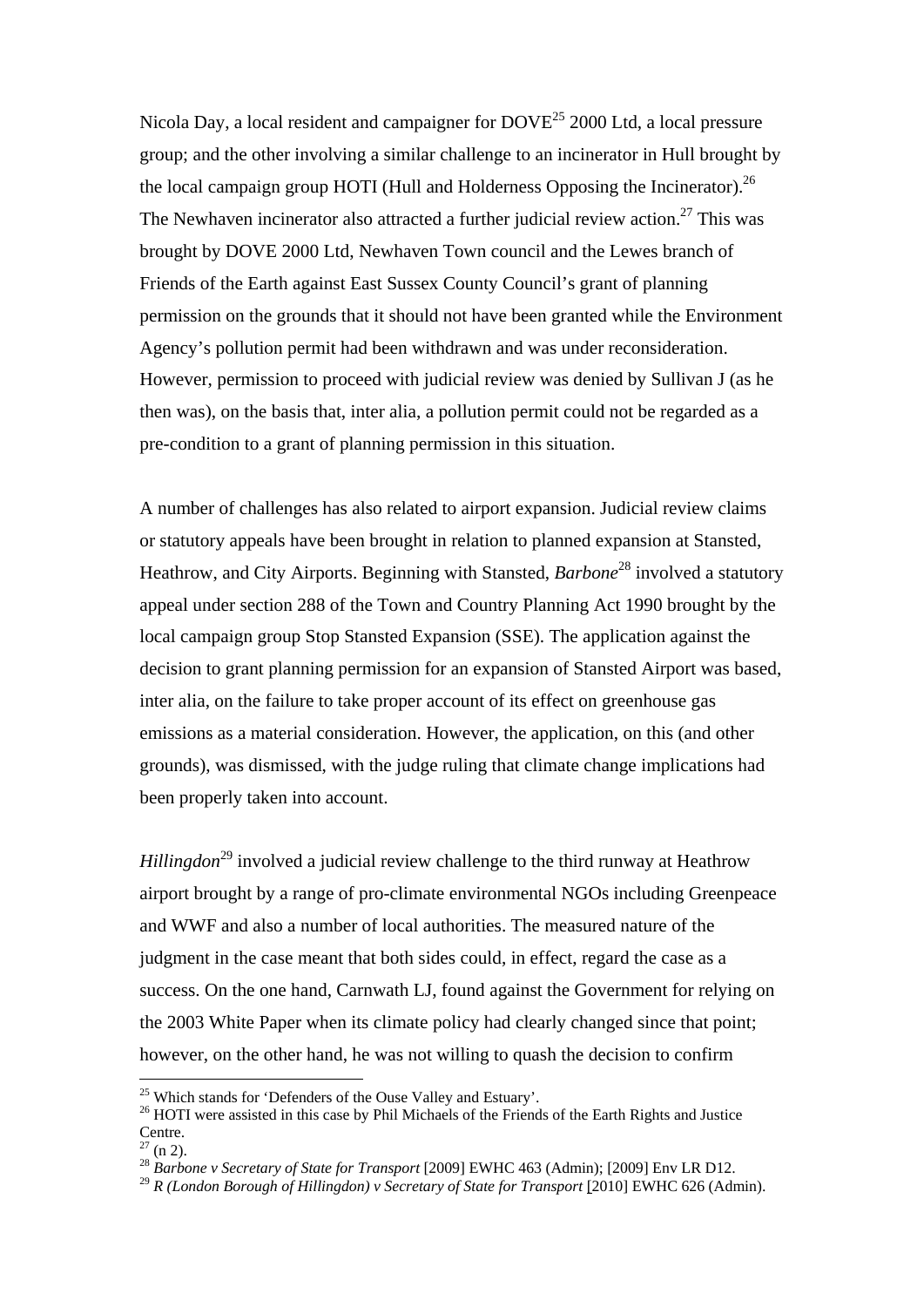policy support for the third runway given that the procedures contained in the new 2008 Planning Act would inevitably address the salient issues.

Finally on proactive litigation related to airports, a judicial review claim involving London City Airport in Docklands, has been brought by Fight the Flights, a local campaign group, supported by Friends of the Earth legal expertise within its Rights and Justice Centre.<sup>30</sup> The claim (due to be heard in November 2010) is based, inter alia, on the failure by Newham council, in allowing expansion of London City Airport, to take into account Government policy on climate change and aviation.

#### **Reactive Litigation**

Although the above sections demonstrate that there is a significant and developing amount of proactive, judicial review-type CCL in the UK, it has tended to receive less media coverage than reactive litigation. With reactive litigation, protestors engage in what the police are likely to regard as unlawful criminal activity such as aggravated trespass and criminal damage. They typically invite arrest so that they can then have a 'day in court' to seek to defend their action on climate change grounds and, win or lose, thereby secure publicity for the climate change movement cause.

As will be seen, all of the cases so far have involved coal-fired power stations or airports – perhaps not surprisingly given their significant carbon footprints. The relevant activity undertaken is typically spectacular in nature, thus guaranteed to attract media attention. The first such spectacular protest took place in October 2007 at the Kingsnorth coal-fired power station in Kent, where activists (later to become known as the 'Kingsnorth 6'), scaled the chimney and painted 'Gordon' on it as a message to the UK Prime Minister Gordon Brown about climate change.<sup>31</sup> The activists were charged with causing £30,000 of criminal damage to the chimney but, in September 2008, were acquitted by a jury at Maidstone Crown Court after raising a defence of lawful excuse under section 5 of the Criminal Damage Act 1971. Their

<sup>&</sup>lt;sup>30</sup> http://fighttheflights.com/.

 $31$  The full message was intended as 'Gordon Bin It', but the protestors were interrupted.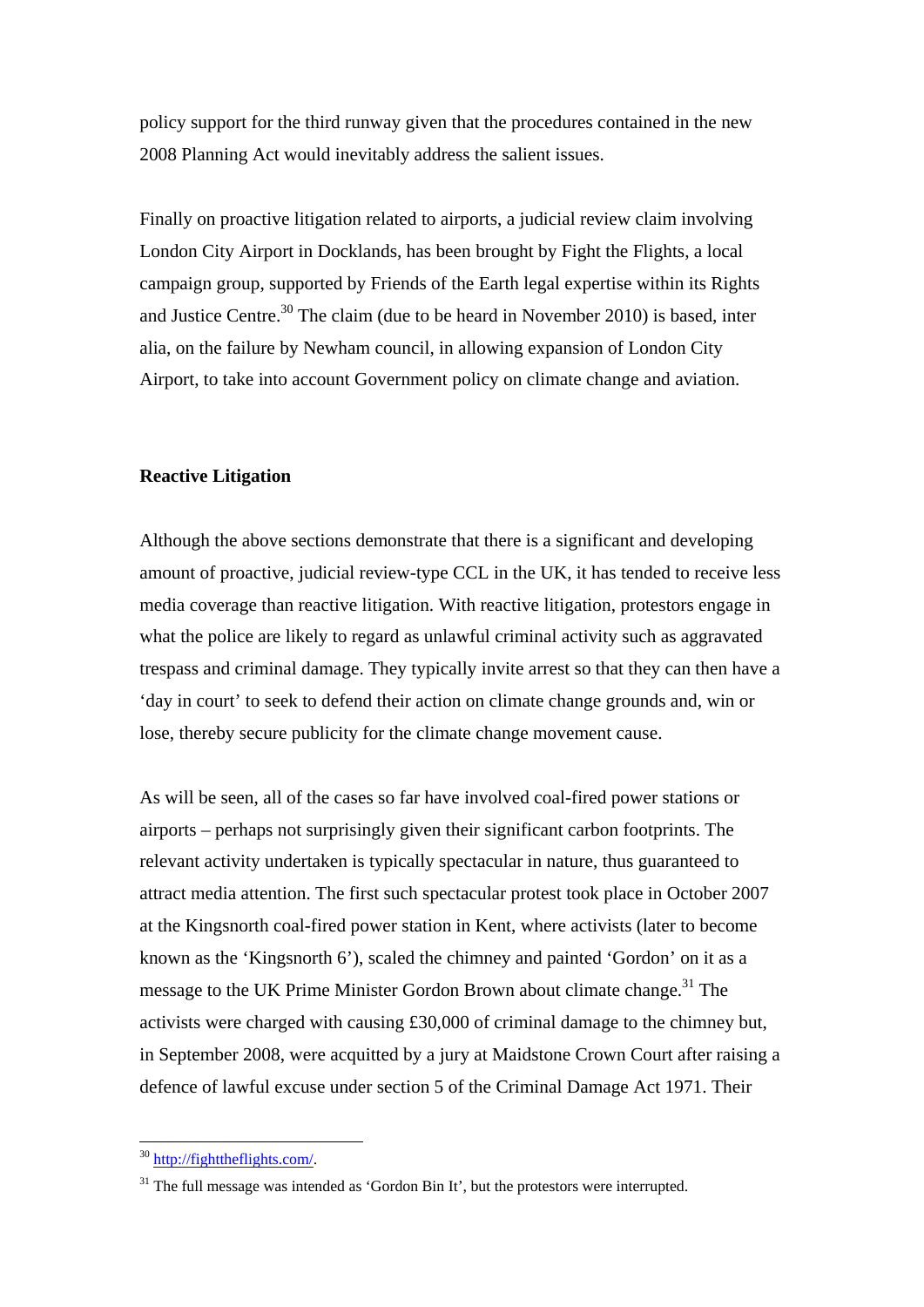defence was that although they had caused damage to the chimney, this was needed in order to protect property all around the world which was at immediate risk of damage from climate change.

In a subsequent protest against airport expansion at Stansted, London's third airport, climate activists cut through the perimeter fence and caused an obstruction close to the runway. This led to the airport being closed for five hours, with delays caused for a further three days. The protestors were prosecuted for aggravated trespass and, again, sought to use the court proceedings to bring attention to climate change. However, given that their case was heard in a magistrates' court rather than a Crown Court with a jury, it was perhaps no surprise that the protestors failed to achieve another, Kingsnorth-style acquittal.<sup>32</sup> Previous history of reactive litigation involving the anti-nuclear (weapons) movement shows that the authorities typically tried to steer cases away from the Crown Court and towards magistrates' courts where possible because of the unpredictability of juries.<sup>33</sup>

A further incident occurred at the Drax coal-fired power station in North Yorkshire in June 2008, where climate change protestors hijacked a coal train en route to the power station, shovelling coal off the wagons and hoisting a banner saying 'Leave it in the ground'. In their subsequent jury trial in July 2009,  $34$  the 'Drax 22' attempted to raise a climate change-based defence of necessity to the charge brought against them of obstruction of the railway.<sup>35</sup> However, this defence and evidence of climate change were ruled out in a pre-trial hearing by the judge in the case,  $HHJ$  Spencer:<sup>36</sup>

<sup>&</sup>lt;sup>32</sup> 'Stansted protesters sentenced to community service amid threat of £2m damages claim', *The Guardian*, Thursday 8 January 2009.<br><sup>33</sup> S Roseneil, *Disarming Patriarchy: Feminist and Political Action at Greenham* (Open University

Press, Buckingham 1995) 108; Hilson (n 7) 100-101.<br> $^{34}Rv$  *Bard* (2009).

<sup>&</sup>lt;sup>35</sup> On the difference between the defences available in the Kingsnorth and Drax cases, see further M Schwarz, 'The Drax 29 and the Kingsnorth 6: Different Defences, Different Outcomes' ELFline Spring/Summer 2010.

<sup>36</sup> After the embarrassing Kingsnorth acquittals, the Government's Attorney General was considering making a reference to the Court of Appeal to appeal the point of law involving the use of justification defences by protestors (http://www.greenpeace.org.uk/tags/kingsnorth-six). However, in the end, no reference was made. The judge's own initiative in the Drax case essentially achieved much the same result, if only on a one-off, non-precedent setting basis.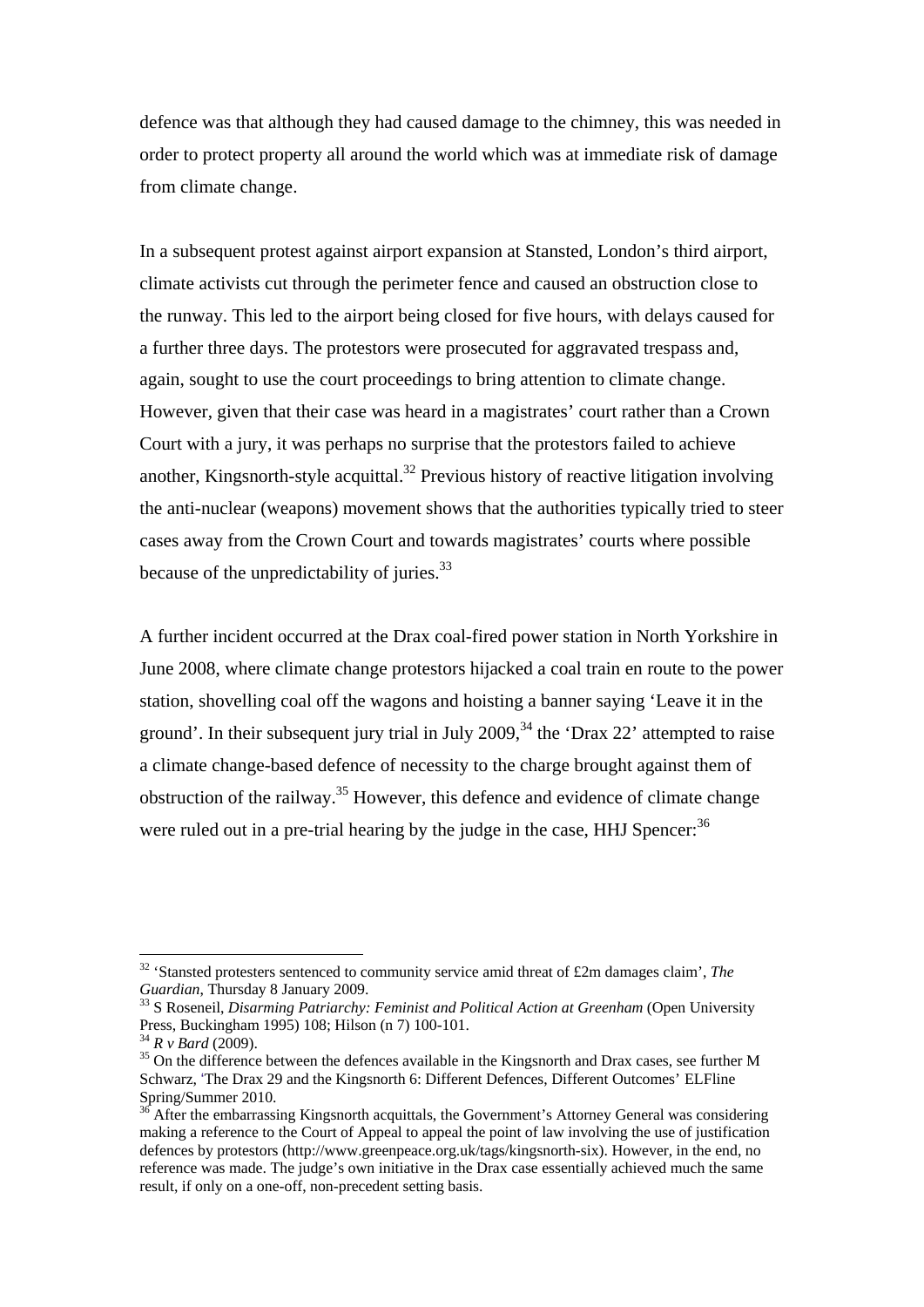… evidence concerning the burning of fossil fuels and global warming is inadmissible. To rule otherwise would allow these defendants to hijack the trial process just as surely as they hijacked the coal train  $\ldots$ <sup>37</sup>

As a result, unlike at the Kingsnorth trial, the Drax defendants were unable to call expert scientific witnesses on climate change such as Professor James Hansen.<sup>38</sup> Neither were they meant to mention climate change during their defence, though in fact it appears that the judge did not in the end prevent all such comment.<sup>39</sup> Nevertheless, they were eventually found guilty of obstruction.<sup>40</sup>

Finally, in April 2009, there was an arrest of 114 protestors at a school near to the E-ON owned coal-fired power station at Ratcliffe-on-Soar in Nottinghamshire.<sup>41</sup> This arrest was controversial at the time for its pre-emptive, night time nature: unlike the other direct action cases mentioned above, this one, although it still attracted considerable publicity, had not reached the actual protest stage. However, the authorities considered there was sufficient evidence of planned criminality involved to warrant arrest and subsequent prosecution.

At the trial, twenty out of the twenty seven protestors pleaded not guilty to conspiracy to aggravated trespass, since they intended to raise climate change-based defences of necessity and, in addition, the use of reasonable force to prevent crime under section 3 of the Criminal Law Act 1967. In a pre-trial hearing,  $^{42}$  Flaux J cast doubt on the approach adopted by HHJ Spencer in the Drax case, preferring instead to leave relevant defences as matters for the jury. Although the case is yet to go to full trial, it signals a return to the possibility of more Kingsnorth-like acquittals in the future.

## **Explaining UK CCL**

 $\frac{37}{38}$  http://www.guardian.co.uk/commentisfree/2009/jul/03/drax-trial-climate-change-injustice. The well known climate scientist.

<sup>&</sup>lt;sup>38</sup> The well known climate scientist.<br><sup>39</sup> http://www.guardian.co.uk/environment/2009/jul/03/drax-coal-train-trial-guilty.<br><sup>40</sup> Ibid.

<sup>41</sup> http://www.guardian.co.uk/environment/2009/apr/18/climate-protestors-arrest-nottingham .<br>42 21 May 2010.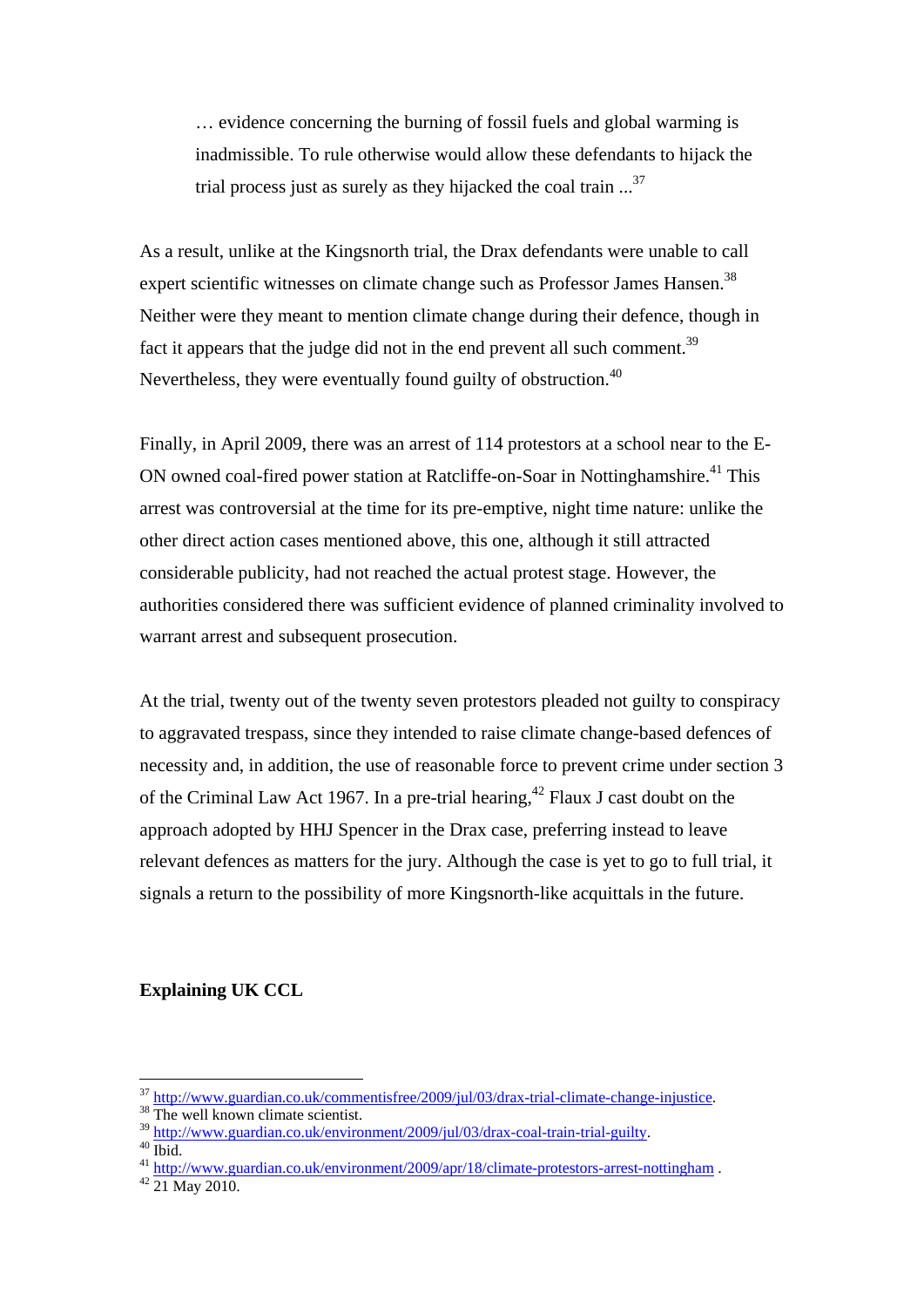In this section, we move on to consider why it is that we have seen significant levels of CCL in the UK in recent years. Here, it helps to refer to the literature on law and social movements which, in recent years, has explored why it is that social movement actors have turned, in a number of instances, towards litigation and the courts instead of, or in addition to, other strategies such as political lobbying and protest and direct action.<sup>43</sup>

One way of accounting for high levels of CCL in the UK is by reference to concepts of political opportunity (PO) and legal opportunity (LO). It has been suggested that litigation is likely to be resorted to when political opportunities are weak but legal opportunities are perceived as stronger.44 Such an argument does appear applicable at first sight in both a US as well as a UK context: in the US, one might, at least in part, attribute the significant level of 'pro' climate change litigation there to the lack of political opportunity during the presidency of George W. Bush, whose administration's attitude to climate change was most notably indicated by its failure to ratify the Kyoto Protocol. Similarly in the UK, the degree of climate change litigation involving airports and coal fired power stations might be said to reflect, to some degree, the lack of political opportunity in these areas given the then Labour Government's pro-coal and pro-aviation stance. In both the US and the UK, legal opportunities offered by climate change litigation have, in contrast, been perceived as more favourable.

It is worth probing the concept of legal opportunity more closely at this point. LO is taken here to include *both* structural or procedural issues concerning access to justice – typically the laws on standing or locus standi, but also the law on costs as these too can significantly affect legal opportunities – *and* also more substantive issues of 'legal stock' and judicial receptivity/successful rulings. 'Legal stock'<sup>45</sup> involves the idea of identifying a particular legal peg or cause of action on which to hang one's legal claim: with climate change, one might, for example, point to a failure to take into

<sup>&</sup>lt;sup>43</sup> See eg C Hilson, 'New Social Movements: The Role of Legal Opportunity' (2002) 9 JEPP 238; Vanhala (n 7); E Andersen, *Out of the Closets & into the Courts: Legal Opportunity Structure and Gay Rights Litigation* (University of Michigan Press, Ann Arbor 2005); L Vanhala, *Making Rights a Reality? Disability Rights Activists and Legal Mobilization* (CUP, New York, forthcoming).

 $44$  Hilson (n 43).

 $45$  Andersen (n 43) 12.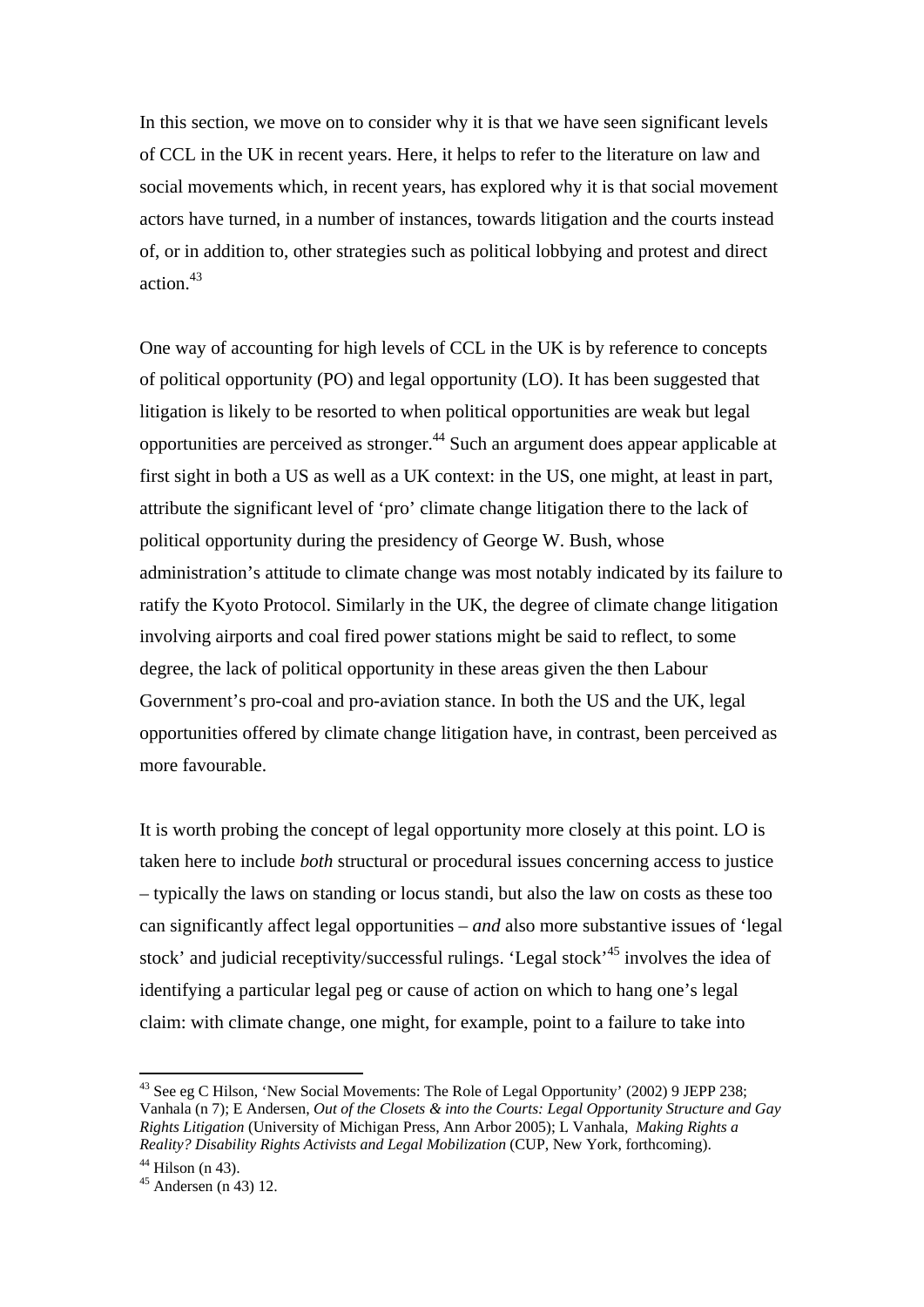account CO2 as a pollutant within pollution legislation, or a failure to consider climate change impacts as a factor within a legally mandated environmental impact assessment. The point is that one cannot just throw climate change into a case: it must sit within a particular legal requirement. Judicial receptivity/successful rulings largely speak for themselves: in essence, legal opportunities are likely to be seen as stronger where judges have demonstrated some sympathy with the cause at hand and/or where direct legal outcomes have been successful. While this is not strictly necessary (in that litigation may secure valuable indirect publicity success despite poor judicial receptivity and a lack of direct judicial success), LO is undoubtedly stronger with a degree of direct success.

So how then does the UK picture on LO appear in relation to the above? Procedural LO in the UK in terms of the laws on standing or *locus standi* within judicial review has been good for environmental NGOs for some time: liberalisation of standing requirements in the UK came in the early  $1990s<sup>46</sup>$  well before the signature of the Aarhus Convention<sup>47</sup> in 1998 and its entry into force in 2001. However, if one turns to look at the other, costs element of the structural, access to justice aspect of LO, the UK picture here is far less rosy. Although there have been some improvements to UK cost rules such as the introduction of 'protective costs orders',<sup>48</sup> UK costs provisions still put judicial review out of reach of many because of the significant costs threat they face and, in draft findings, the UK's costs rules have been found to be in breach of Aarhus by the Convention's Compliance Committee.<sup>49</sup> In that respect, it is perhaps a surprise to find as many proactive 'pro' judicial review cases as there have been in the UK; and in other EU Member States, many of which have more favourable costs

<sup>49</sup> See ClientEarth communication to the Aarhus Convention Compliance Committee:

<sup>46</sup> See C Hilson and I Cram, 'Judicial Review and Environmental Law – Is There a Coherent View of Standing?' (1996) 16 Legal Studies 1.

<sup>&</sup>lt;sup>47</sup> On Access to Information, Public Participation in Decision-making and Access to Justice in Environmental Matters.

<sup>48</sup> Under *R (Corner House Research) v Secretary of State for Trade and Industry* [2005] EWCA Civ 192; [2005] 1 WLR 2600.

http://www.clientearth.org/the-case-for-access-to-the-courts. The Compliance Committee issued draft findings confirming a breach on 25 August 2010. Before these findings, the UK costs system had recently been reviewed in a report by Lord Justice Jackson, *Review of Civil Litigation Costs: Final Report* (TSO, London 2009). See further A Tew, 'The Jackson Report and Judicial Review' [2010] Judicial Review 118. Post the findings, see now Working Group on Access to Environmental Justice, *Ensuring Access to Environmental Justice in England and Wales: Update Report* (August 2010).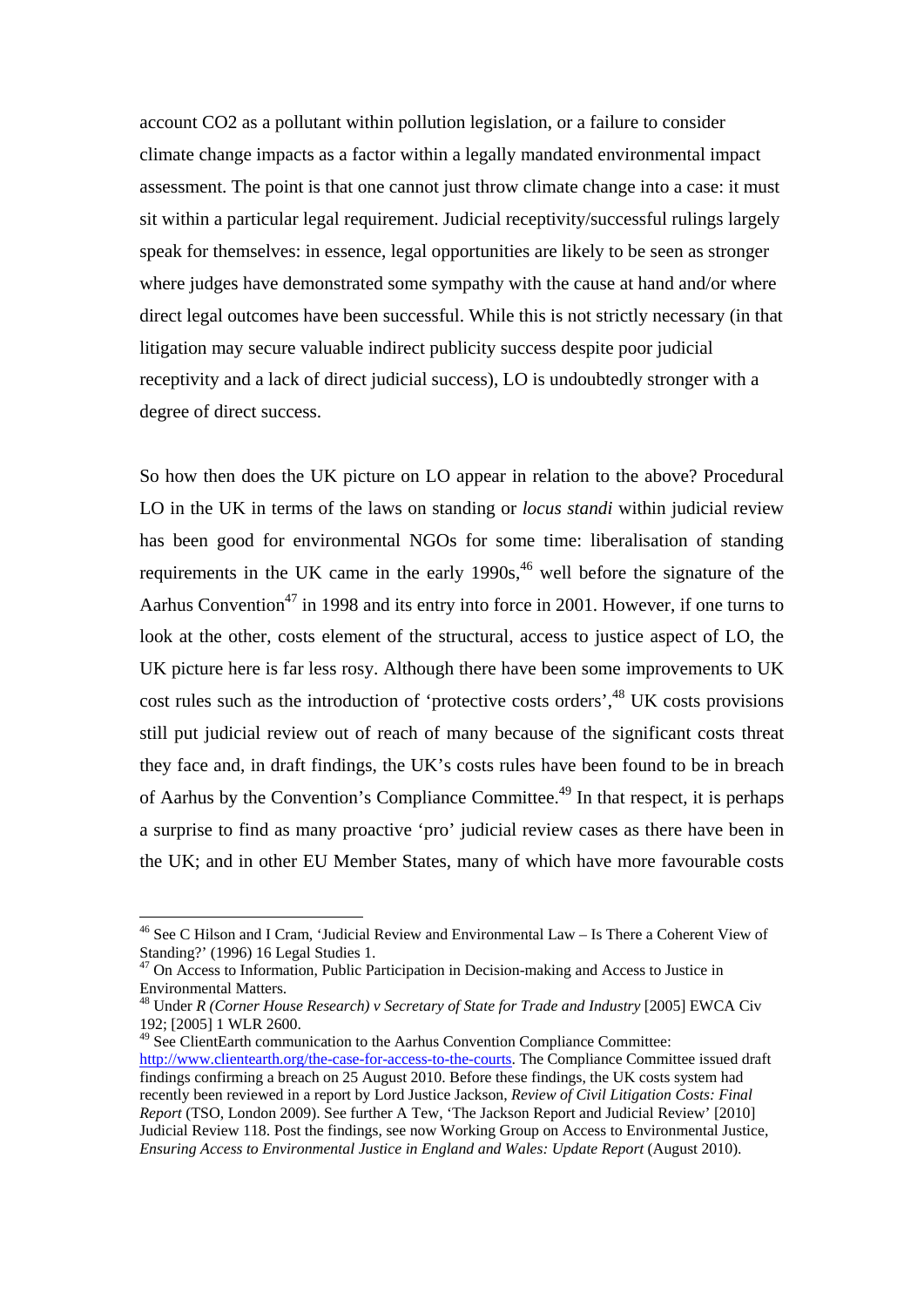regimes, one might well expect more CCL compared to the UK on this basis. However, while the costs element of LO may, in this way, provide a poor explanation for levels of *proactive* UK CCL, it may help to explain the high levels of *reactive* UK CCL: in other words, objectively weak proactive LO need not amount to weak reactive LO. After all, one might expect to find higher levels of this cheaper alternative way of accessing the courts – as a criminal defendant rather than as a civil claimant – in jurisdictions like the UK where the costs of judicial review are high. In other states with more favourable costs regimes, climate change activists may not need to avail themselves of the criminal court route to secure a cheap 'day in court'. We may therefore expect to find lower levels of reactive CCL in such states.

Another possible explanation for high levels of CCL in the UK may lie with theories of 'resource mobilisation'  $(RM)$ ,<sup>50</sup> which suggests that resources are important in explaining the uptake of litigation.<sup>51</sup> Here, there is of course a degree of overlap with the costs element of LO discussed above. However, examining the issue from a RM perspective highlights an important part of the picture: thus, it can be seen that while proactive litigation costs in the UK are indeed relatively high, the UK also has a comparatively well resourced environmental NGO sector which can help to take on some of those legal costs. In other words, to those groups with appropriate resources, objectively weak LO may not appear subjectively weak. On this basis (and all other things being equal), one might expect similar levels of proactive CCL is other Northern European countries with well-resourced environmental NGOs, and lower levels in Central and Eastern Europe and also in a number of Southern European States where such NGOs enjoy fewer resources.<sup>52</sup>

However, resources within RM are not only financial in nature. Social movement actors can also be well resourced in terms of experience. Thus, with proactive litigation, one might well point to the significant experience which UK environmental NGOs built up in the 1990s through judicial review challenges to a wide range of policy areas ranging from roads to drinking water quality. And with reactive

<sup>50</sup> See eg J McCarthy and M Zald, 'Resource Mobilization and Social Movements: A Partial Theory' (1977) 82 American Journal of Sociology 1212.

 $51$  Hilson (n 43) 240-241.

<sup>&</sup>lt;sup>52</sup> On comparative NGO resourcing in Europe, see eg T Borzel, 'Why There is no Southern Problem. On Environmental Leaders and Laggards in the European Union' (2000) 7 Journal of European Public Policy 141.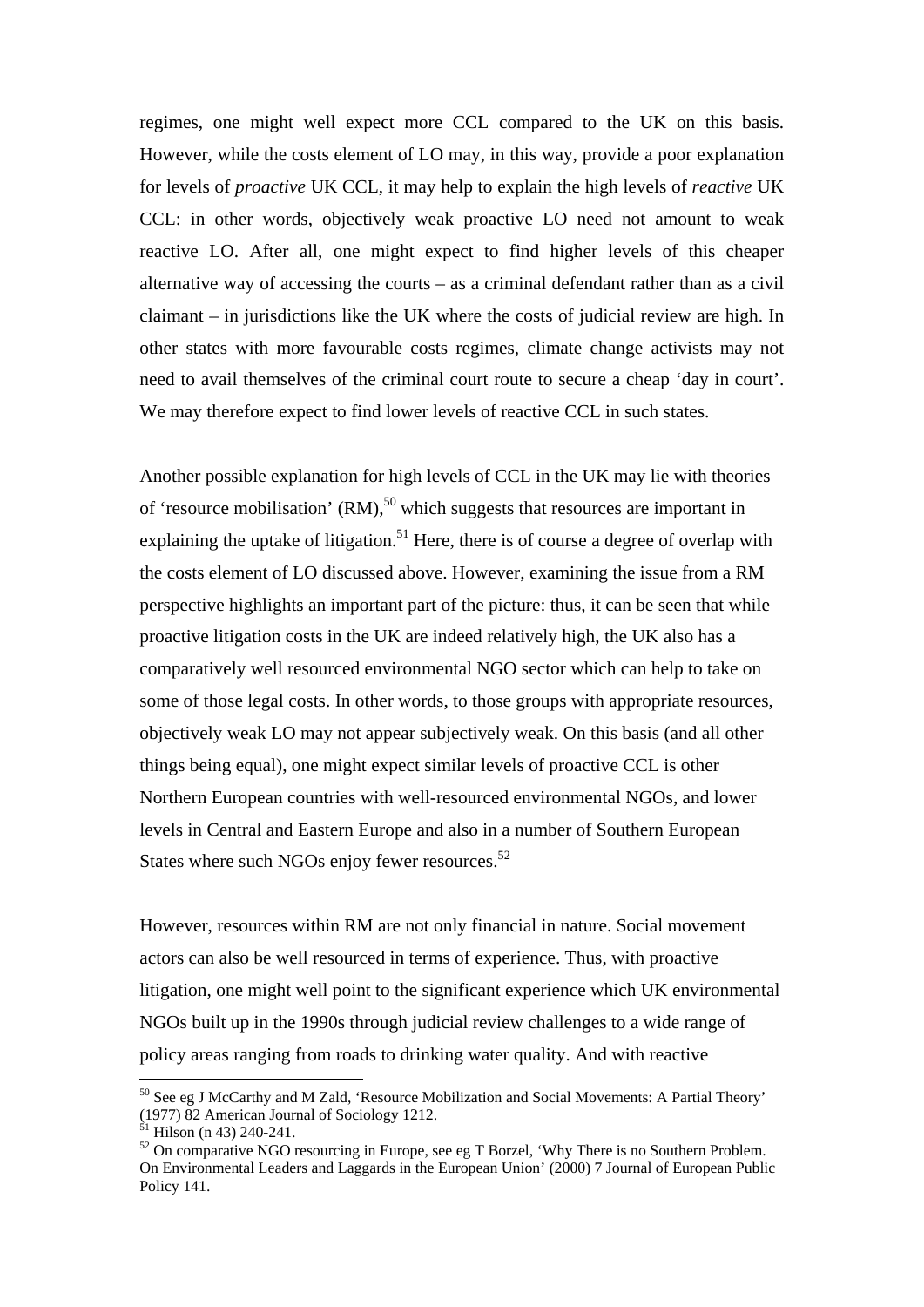litigation, one might equally point to the extensive experience of using this in the UK across the environmental and peace movements. Lord Melchett, then executive director of Greenpeace, was, with other defendants, famously acquitted of causing criminal damage to a field of GM crops in 2000 having raised a defence of lawful excuse.<sup>53</sup> And there was a number of Crown Court acquittals secured by the Trident Ploughshares wing of the peace movement in the latter decades of the last century, which built on earlier experience gained at the US airbase at Greenham Common in Berkshire.<sup>54</sup>

Although somewhat out of fashion in social movement studies, an attention to 'grievance' (the issue that motivates collective action in the first place) may also help here as an additional variable to explain the UK position.<sup>55</sup> Nevertheless, it is necessary to distinguish between general and specific grievances. The general grievance here is climate change. One might assume that a country with significant general or overall levels of concern over climate change, and whose citizens felt that industry and their government were not doing enough to tackle it, would have higher levels of CCL. However, there is a problem with such an assumption, in that one might have low levels of overall concern over climate change and industry and government performance but with enough concern among some citizens to mobilise collective action. Indeed, the UK seems to fit just such a picture: Eurobarometer data reveals very low levels of concern about climate change in the UK when compared with most other EU Member States,  $56$  with again relatively, fewer of its citizens believing that industry and government are not doing enough to tackle it;  $57$  however, UK CCL data suggests that, despite this, there remains sufficient concern to produce significant levels of legal mobilisation.

<sup>&</sup>lt;sup>53</sup> *R v Melchett* (2000), <u>http://www.guardian.co.uk/environment/2000/sep/21/activists.gmcrops</u> .<br><sup>54</sup> Hilson (n 7) 101, citing A Zelter, 'People's Disarmament' in A Zelter (ed), *Trident on Trial: The* 

*Case for People's Disarmament* (Luath Press, Edinburg 2001) 53. On Greenham, see further Roseneil (n 33).

 $\frac{55}{55}$  On grievance, see eg S Buechler, 'Beyond Resource Mobilization? Emerging Trends in Social Movement Theory' (1993) 34 The Sociological Quarterly 217; R Schurman and W Munro, 'Ideas, Thinkers, and Social Networks: The Process of Grievance Construction in the Anti-genetic Engineering Movement' (2006) 35 Theory and Society 1.<br><sup>56</sup> Special Eurobarometer 300, *Europeans' Attitudes Towards Climate Change* (2008), pp 13 and 37.

<sup>&</sup>lt;sup>57</sup> Ibid, pp 41 and 46. In the UK, again more than in most other Member States, 7% believed quite the contrary – ie that the government was doing *too much* to fight climate change (p 46).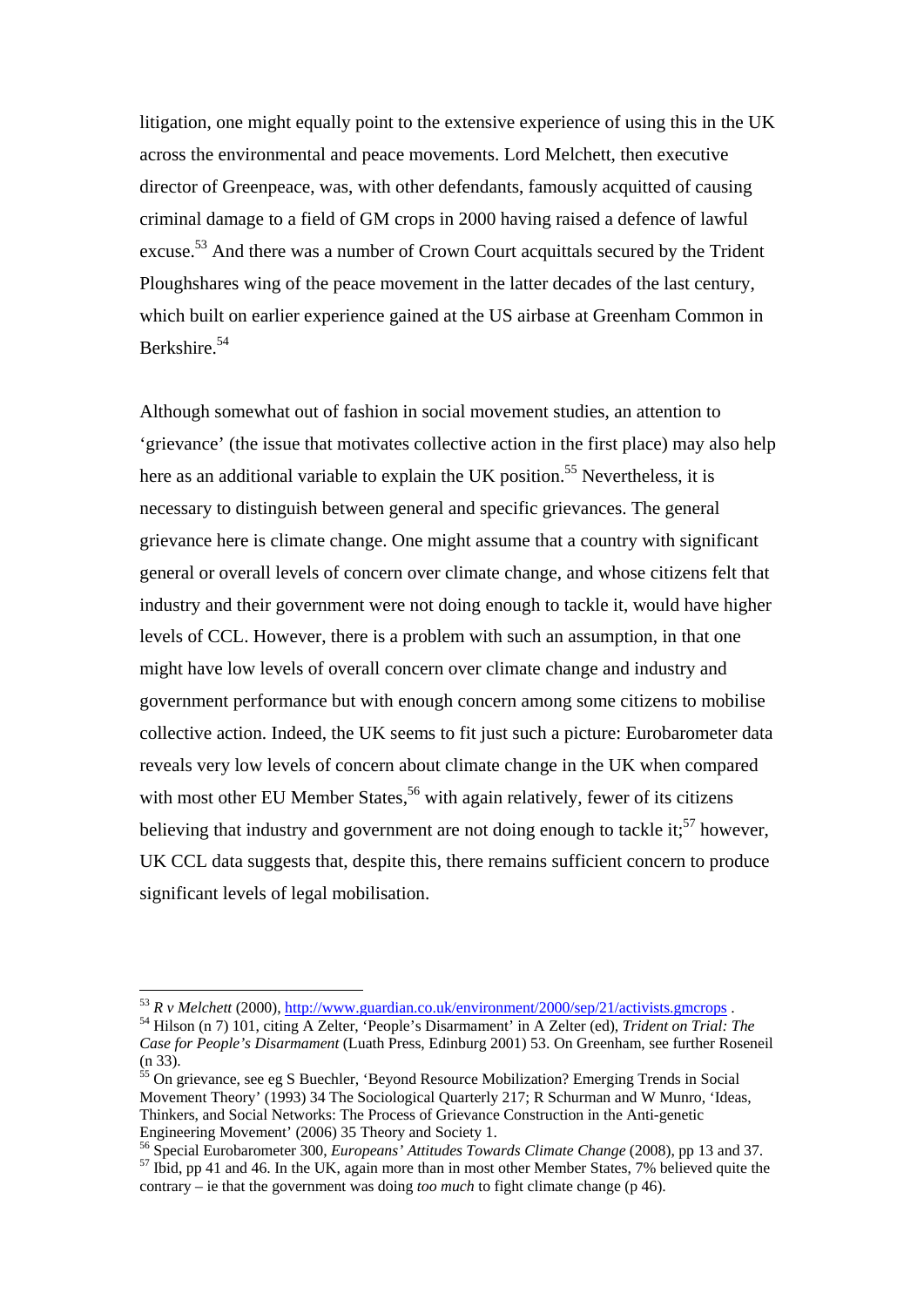Rather than rely on general grievance, it is therefore more useful to drill down to examine specific grievances. In the UK, much of the legal mobilisation has, as we've seen, concerned coal-fired power stations, airport expansion and incineration (and to an extent also wind farms). There are, in other words, specific grievances around these industries. Social movement theory fell out of love with grievance as an explanation for collective action because of course grievances are everywhere and yet not all of them give rise to a collective action response.<sup>58</sup> There was thus a search for other variables (such as resources or political opportunity) to help explain why, in certain places and at certain times, grievances were acted upon in certain ways.

Thus in the UK, there may be a climate-based grievance against coal-fired power, airport expansion and incineration, but what has translated that into litigation-based collective action is, inter alia, poor PO and more positive LO and the availability of resources. However, while a specific grievance is thus not *sufficient* in explaining high levels of CCL, it is nevertheless *necessary*. 59 One might therefore expect to find lower levels of CCL in countries with low levels of reliance on coal and with relatively little in the way of airport expansion. Similarly, countries with a long history of using incineration as a waste disposal method may produce fewer grievances around it – in contrast with the UK, where incineration is very much still the shock of the new after a long, historical reliance on landfill.

Of course much of the above discussion presupposes that most CCL involves social movement actors such as environmental NGOs. In the UK, that does seem to be true; however, in other countries, one may find that industry challenges form a more significant proportion of climate change cases, and industry will often fare very differently, particularly regarding the ability to resource litigation but also, potentially, in terms of standing and political opportunity. In other words, while social movement theory may help us better to understand the use of CCL by social movement actors (both pro and anti), it will not necessarily help to explain high levels of industry CCL.

<sup>58</sup> Buechler (n 55) 221.

 $59$  Ibid.